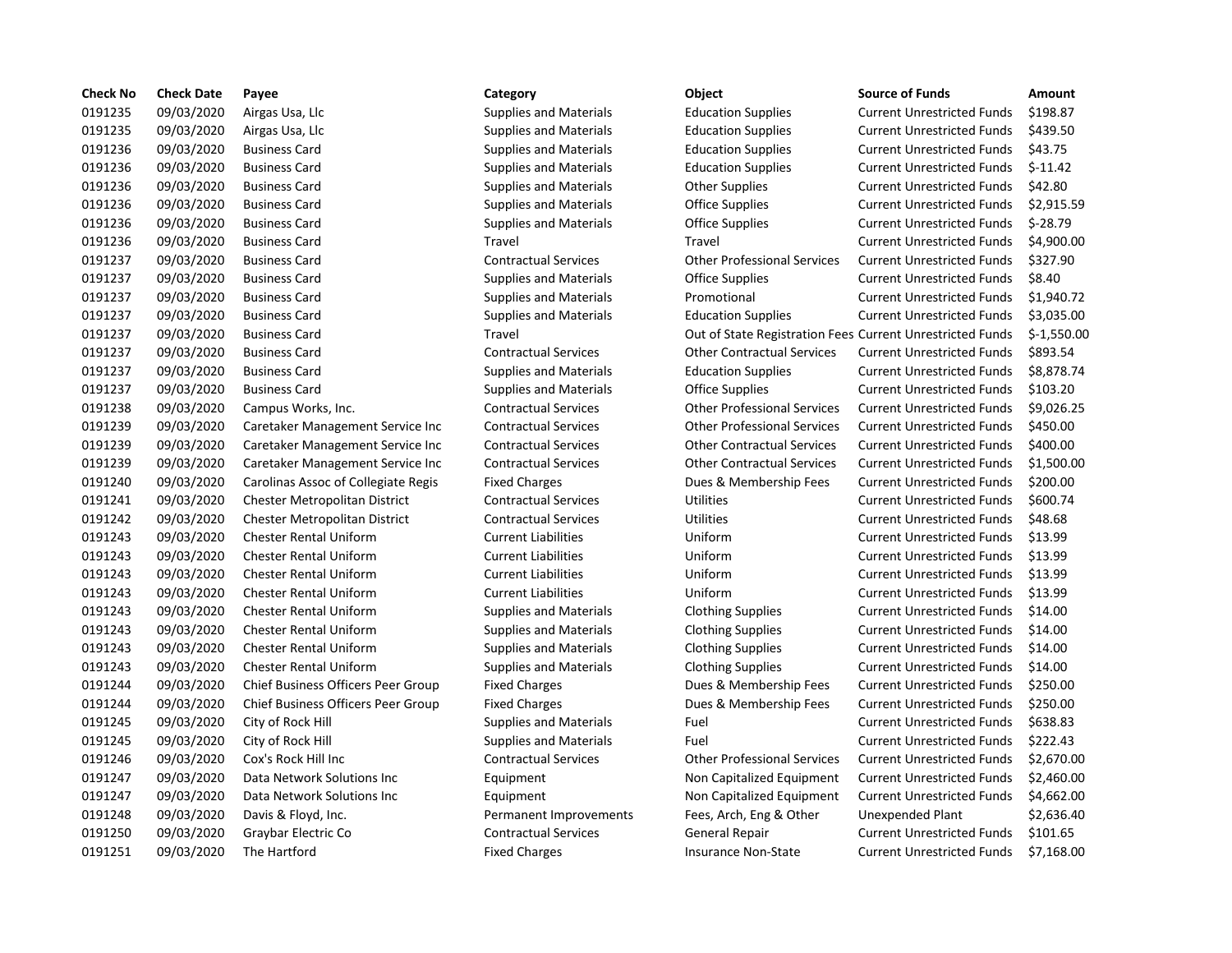| <b>Check No</b> | <b>Check Date</b> | Payee                                    | Category                      | Object                             | <b>Source of Funds</b>            | Amount    |
|-----------------|-------------------|------------------------------------------|-------------------------------|------------------------------------|-----------------------------------|-----------|
| 0191252         | 09/03/2020        | The Honey Baked Ham Co #1543             | <b>Supplies and Materials</b> | <b>Food Supplies</b>               | <b>Current Unrestricted Funds</b> | \$143.72  |
| 0191253         | 09/03/2020        | Impact Mailing Services, Inc.            | <b>Contractual Services</b>   | Advertising                        | <b>Current Unrestricted Funds</b> | \$1,353.6 |
| 0191254         | 09/03/2020        | Interstate Towing and Recovery           | <b>Contractual Services</b>   | Motor Vehicle Repair               | <b>Current Unrestricted Funds</b> | \$686.48  |
| 0191254         | 09/03/2020        | Interstate Towing and Recovery           | <b>Contractual Services</b>   | Motor Vehicle Repair               | <b>Current Unrestricted Funds</b> | \$149.61  |
| 0191255         | 09/03/2020        | Keck and Wood, Inc                       | Permanent Improvements        | Fees, Arch, Eng & Other            | Master Plan                       | \$1,146.2 |
| 0191256         | 09/03/2020        | Keck and Wood, Inc                       | Permanent Improvements        | Fees, Arch, Eng & Other            | Unexpended Plant                  | \$225.00  |
| 0191257         | 09/03/2020        | Mid-Carolina Ahec, Inc.                  | Supplies and Materials        | <b>Education Supplies</b>          | <b>Current Unrestricted Funds</b> | \$440.00  |
| 0191258         | 09/03/2020        | Mid-Carolina Ahec, Inc.                  | <b>Contractual Services</b>   | <b>Other Professional Services</b> | <b>Current Unrestricted Funds</b> | \$20.00   |
| 0191259         | 09/03/2020        | Partnership Among S C Academic Libr      | Equipment                     | Library Books, Maps & Film         | <b>Current Unrestricted Funds</b> | \$626.70  |
| 0191259         | 09/03/2020        | Partnership Among S C Academic Libr      | Equipment                     | Library Books, Maps & Film         | <b>Current Unrestricted Funds</b> | \$2,345.7 |
| 0191259         | 09/03/2020        | Partnership Among S C Academic Libr      | Equipment                     | Library Books, Maps & Film         | <b>Current Unrestricted Funds</b> | \$2,994.1 |
| 0191260         | 09/03/2020        | Staffmark                                | <b>Contractual Services</b>   | <b>Other Contractual Services</b>  | <b>Current Unrestricted Funds</b> | \$325.64  |
| 0191261         | 09/03/2020        | Roberts Oxygen Company Inc               | Supplies and Materials        | <b>Education Supplies</b>          | <b>Current Unrestricted Funds</b> | \$12,802  |
| 0191263         | 09/03/2020        | Softdocs Inc                             | <b>Contractual Services</b>   | <b>Other Contractual Services</b>  | <b>Current Unrestricted Funds</b> | \$806.00  |
| 0191263         | 09/03/2020        | Softdocs Inc                             | <b>Supplies and Materials</b> | <b>Office Supplies</b>             | <b>Current Unrestricted Funds</b> | \$1,405.0 |
| 0191263         | 09/03/2020        | Softdocs Inc                             | <b>Contractual Services</b>   | General Repair                     | <b>Current Unrestricted Funds</b> | \$1,249.0 |
| 0191264         | 09/03/2020        | Statista Inc                             | Equipment                     | Library Books, Maps & Film         | <b>Current Unrestricted Funds</b> | \$4,163.0 |
| 0191265         | 09/03/2020        | <b>Tooling University Llc</b>            | <b>Supplies and Materials</b> | <b>Education Supplies</b>          | <b>Current Unrestricted Funds</b> | \$4,550.0 |
| 0191267         | 09/03/2020        | <b>Vector Solutions</b>                  | <b>Contractual Services</b>   | <b>Other Professional Services</b> | <b>Current Unrestricted Funds</b> | \$3,059.0 |
| 0191268         | 09/03/2020        | Waste Management of the Carolinas        | <b>Contractual Services</b>   | <b>Other Contractual Services</b>  | <b>Current Unrestricted Funds</b> | \$481.39  |
| 0191269         | 09/03/2020        | <b>York Technical College Foundation</b> | <b>Fixed Charges</b>          | <b>Rent Non State</b>              | <b>Current Unrestricted Funds</b> | \$1,607.5 |
| 0191269         | 09/03/2020        | <b>York Technical College Foundation</b> | <b>Fixed Charges</b>          | <b>Rent Non State</b>              | <b>Current Unrestricted Funds</b> | \$3,082.3 |
| 0191269         | 09/03/2020        | <b>York Technical College Foundation</b> | <b>Fixed Charges</b>          | Rent Non State                     | <b>Current Unrestricted Funds</b> | \$1,666.6 |
| 0191270         | 09/10/2020        | Acadental Inc.                           | <b>Supplies and Materials</b> | <b>Education Supplies</b>          | <b>Current Unrestricted Funds</b> | \$1,746.5 |
| 0191270         | 09/10/2020        | Acadental Inc.                           | <b>Supplies and Materials</b> | <b>Education Supplies</b>          | <b>Current Unrestricted Funds</b> | \$13.99   |
| 0191270         | 09/10/2020        | Acadental Inc.                           | <b>Supplies and Materials</b> | <b>Education Supplies</b>          | <b>Current Unrestricted Funds</b> | \$79.00   |
| 0191270         | 09/10/2020        | Acadental Inc.                           | <b>Supplies and Materials</b> | <b>Education Supplies</b>          | <b>Current Unrestricted Funds</b> | \$480.90  |
| 0191270         | 09/10/2020        | Acadental Inc.                           | Supplies and Materials        | <b>Education Supplies</b>          | <b>Current Unrestricted Funds</b> | \$1,954.4 |
| 0191270         | 09/10/2020        | Acadental Inc.                           | <b>Supplies and Materials</b> | <b>Education Supplies</b>          | <b>Current Unrestricted Funds</b> | \$129.50  |
| 0191270         | 09/10/2020        | Acadental Inc.                           | <b>Supplies and Materials</b> | <b>Education Supplies</b>          | <b>Current Unrestricted Funds</b> | \$20.00   |
| 0191271         | 09/10/2020        | applya Occupational Solutions LLC        | <b>Contractual Services</b>   | <b>Other Professional Services</b> | <b>Current Unrestricted Funds</b> | \$148.50  |
| 0191272         | 09/10/2020        | applya Occupational Solutions LLC        | <b>Contractual Services</b>   | <b>Other Professional Services</b> | <b>Current Unrestricted Funds</b> | \$308.55  |
| 0191273         | 09/10/2020        | <b>B&amp;B Tire &amp; Wheel</b>          | <b>Contractual Services</b>   | Motor Vehicle Repair               | <b>Current Unrestricted Funds</b> | \$120.00  |
| 0191274         | 09/10/2020        | <b>Bank of America</b>                   | <b>Current Liabilities</b>    | A/P Bank of America                | <b>Current Unrestricted Funds</b> | \$261,15  |
| 0191275         | 09/10/2020        | Canon Solutions America Inc              | <b>Fixed Charges</b>          | <b>Rental Other</b>                | <b>Current Unrestricted Funds</b> | \$14.64   |
| 0191276         | 09/10/2020        | Canon Solutions America Inc              | <b>Fixed Charges</b>          | Leased To Own Equip                | <b>Current Unrestricted Funds</b> | \$781.10  |
| 0191277         | 09/10/2020        | <b>CDWG</b>                              | Equipment                     | Non Capitalized Equipment          | <b>Current Unrestricted Funds</b> | \$13,064  |
| 0191277         | 09/10/2020        | <b>CDWG</b>                              | Equipment                     | Non Capitalized Equipment          | <b>Current Unrestricted Funds</b> | \$6,124.0 |
| 0191277         | 09/10/2020        | <b>CDWG</b>                              | Equipment                     | Non Capitalized Equipment          | <b>Current Unrestricted Funds</b> | \$1,339.2 |
| 0191277         | 09/10/2020        | CDWG                                     | Equipment                     | Non Capitalized Equipment          | <b>Current Unrestricted Funds</b> | \$6,126.0 |
| 0191277         | 09/10/2020        | <b>CDWG</b>                              | Equipment                     | Non Capitalized Equipment          | <b>Current Unrestricted Funds</b> | \$2,847.6 |

# 0191252 09/03/2020 The Honey Baked Ham Co #1543 Supplies and Materials Food Supplies Current Unrestricted Funds \$143.72 0191253 09/03/2020 Impact Mailing Services, Inc. Contractual Services Advertising Current Unrestricted Funds \$1,353.65 0191254 09/03/2020 Interstate Towing and Recovery Contractual Services Motor Vehicle Repair Current Unrestricted Funds \$686.48 0191254 09/03/2020 Interstate Towing and Recovery Contractual Services Motor Vehicle Repair Current Unrestricted Funds \$149.61 Permanent Improvements Fees, Arch, Eng & Other Master Plan \$1,146.25 Permanent Improvements Fees, Arch, Eng & Other Unexpended Plant \$225.00 0191257 09/03/2020 Mid-Carolina Ahec, Inc. Supplies and Materials Education Supplies Current Unrestricted Funds \$440.00 0191258 09/03/2020 Mid-Carolina Ahec, Inc. Contractual Services Other Professional Services Current Unrestricted Funds \$20.00 Equipment **Equipment** Library Books, Maps & Film Current Unrestricted Funds \$626.70 Equipment **Example 2 Library Books, Maps & Film Current Unrestricted Funds \$2,345.76** Equipment **Example 2 C Among S C Academic Equipment** Library Books, Maps & Film Current Unrestricted Funds \$2,994.13 0191260 09/03/2020 Staffmark Contractual Services Other Contractual Services Current Unrestricted Funds \$325.64 0191261 09/03/2020 Roberts Oxygen Company Inc Supplies and Materials Education Supplies Current Unrestricted Funds \$12,802.50 0191263 09/03/2020 Softdocs Inc Contractual Services Other Contractual Services Current Unrestricted Funds \$806.00 Supplies and Materials **Office Supplies Current Unrestricted Funds** \$1,405.00 Contractual Services **69.1249.00** General Repair **Current Unrestricted Funds** \$1,249.00 Equipment Library Books, Maps & Film Current Unrestricted Funds \$4,163.00 0191265 09/03/2020 Tooling University Llc Supplies and Materials Education Supplies Current Unrestricted Funds \$4,550.00 0191267 09/03/2020 Vector Solutions Contractual Services Other Professional Services Current Unrestricted Funds \$3,059.00 0191268 09/03/2020 Waste Management of the Carolinas Contractual Services Other Contractual Services Current Unrestricted Funds \$481.39 Fixed Charges **Current Unrestricted Funds** \$1,607.53 Fixed Charges **Rent Non State** Current Unrestricted Funds \$3,082.37 Fixed Charges **1.666.66** Rent Non State **Current Unrestricted Funds** \$1,666.66 0191270 09/10/2020 Acadental Inc. Supplies and Materials Education Supplies Current Unrestricted Funds \$1,746.50 0191270 09/10/2020 Acadental Inc. Supplies and Materials Education Supplies Current Unrestricted Funds \$13.99 0191270 09/10/2020 Acadental Inc. Supplies and Materials Education Supplies Current Unrestricted Funds \$79.00 0191270 09/10/2020 Acadental Inc. Supplies and Materials Education Supplies Current Unrestricted Funds \$480.90 0191270 09/10/2020 Acadental Inc. Supplies and Materials Education Supplies Current Unrestricted Funds \$1,954.40 0191270 09/10/2020 Acadental Inc. Supplies and Materials Education Supplies Current Unrestricted Funds \$129.50 0191270 09/10/2020 Acadental Inc. Supplies and Materials Education Supplies Current Unrestricted Funds \$20.00 0191271 09/10/2020 applya Occupational Solutions LLC Contractual Services Other Professional Services Current Unrestricted Funds \$148.50 0191272 09/10/2020 applya Occupational Solutions LLC Contractual Services Other Professional Services Current Unrestricted Funds \$308.55 0191273 09/10/2020 B&B Tire & Wheel Contractual Services Motor Vehicle Repair Current Unrestricted Funds \$120.00 0191274 09/10/2020 Bank of America Current Liabilities A/P Bank of America Current Unrestricted Funds \$261,152.08 Fixed Charges **214.64 Rental Other Current Unrestricted Funds** \$14.64 Fixed Charges **Canon Canon Canon Equip** Current Unrestricted Funds \$781.10 Equipment 11 1912 Non Capitalized Equipment Current Unrestricted Funds \$13,064.40 Equipment The Constantine of Capitalized Equipment Current Unrestricted Funds \$6,124.00 Equipment Non Capitalized Equipment Current Unrestricted Funds \$1,339.20 Equipment **Current Current Unrestricted Funds \$6,126.00**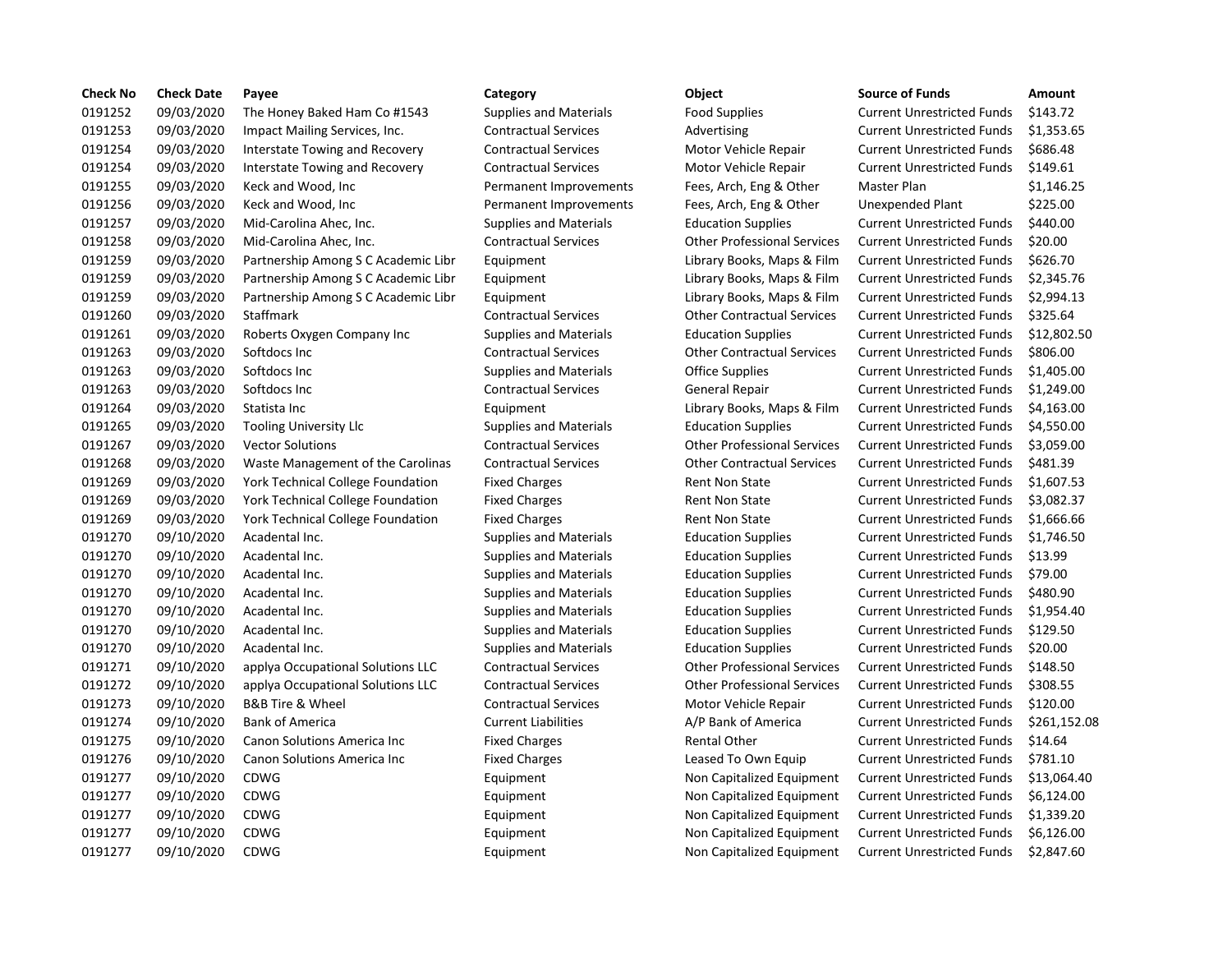| <b>Check No</b> | <b>Check Date</b> | Payee                                      | Category                                              | Object                             | <b>Source of Funds</b>            | <b>Amount</b> |
|-----------------|-------------------|--------------------------------------------|-------------------------------------------------------|------------------------------------|-----------------------------------|---------------|
| 0191277         | 09/10/2020        | <b>CDWG</b>                                | Equipment                                             | Non Capitalized Equipment          | <b>Current Unrestricted Funds</b> | \$70.15       |
| 0191277         | 09/10/2020        | <b>CDWG</b>                                | Equipment                                             | Non Capitalized Equipment          | <b>Current Unrestricted Funds</b> | \$0.01        |
| 0191278         | 09/10/2020        | Graybar Electric Co                        | <b>Contractual Services</b>                           | General Repair                     | <b>Current Unrestricted Funds</b> | \$192.15      |
| 0191279         | 09/10/2020        | Infobase Learning                          | Equipment                                             | Library Books, Maps & Film         | <b>Current Unrestricted Funds</b> | \$1,851.32    |
| 0191279         | 09/10/2020        | Infobase Learning                          | Equipment                                             | Library Books, Maps & Film         | <b>Current Unrestricted Funds</b> | \$6,480.30    |
| 0191280         | 09/10/2020        | Interior Plantscapes LLC                   | <b>Contractual Services</b>                           | <b>Other Professional Services</b> | <b>Current Unrestricted Funds</b> | \$305.00      |
| 0191281         | 09/10/2020        | Interstate Supply Company Inc.             | <b>Supplies and Materials</b>                         | Janitorial Supplies                | <b>Current Unrestricted Funds</b> | \$1,990.31    |
| 0191282         | 09/10/2020        | Lowes Home Centers                         | <b>Contractual Services</b>                           | <b>General Repair</b>              | <b>Current Unrestricted Funds</b> | \$20.30       |
| 0191282         | 09/10/2020        | <b>Lowes Home Centers</b>                  | <b>Contractual Services</b>                           | <b>General Repair</b>              | <b>Current Unrestricted Funds</b> | \$382.55      |
| 0191282         | 09/10/2020        | Lowes Home Centers                         | <b>Contractual Services</b>                           | General Repair                     | <b>Current Unrestricted Funds</b> | $$-60.97$     |
| 0191282         | 09/10/2020        | Lowes Home Centers                         | <b>Contractual Services</b>                           | <b>General Repair</b>              | <b>Current Unrestricted Funds</b> | \$64.47       |
| 0191282         | 09/10/2020        | Lowes Home Centers                         | <b>Contractual Services</b>                           | General Repair                     | <b>Current Unrestricted Funds</b> | \$113.25      |
| 0191282         | 09/10/2020        | Lowes Home Centers                         | <b>Contractual Services</b>                           | General Repair                     | <b>Current Unrestricted Funds</b> | \$62.46       |
| 0191284         | 09/10/2020        | Palmetto Tire and Service                  | <b>Contractual Services</b>                           | General Repair                     | <b>Current Unrestricted Funds</b> | \$47.90       |
| 0191284         | 09/10/2020        | Palmetto Tire and Service                  | <b>Contractual Services</b>                           | <b>General Repair</b>              | <b>Current Unrestricted Funds</b> | \$38.83       |
| 0191285         | 09/10/2020        | Partnership Among S C Academic Libr        | <b>Contractual Services</b>                           | Data Processing Serv               | <b>Current Unrestricted Funds</b> | \$1,144.00    |
| 0191285         | 09/10/2020        | Partnership Among S C Academic Libr        | <b>Contractual Services</b>                           | Data Processing Serv               | <b>Current Unrestricted Funds</b> | \$1,209.00    |
| 0191286         | 09/10/2020        | Riley Nash Forkovich Construction,         | Permanent Improvements                                | Other Permanent Imp                | Unexpended Plant                  | \$69,315.05   |
| 0191288         | 09/10/2020        | Telenations, Inc.                          | Op Revenue - Other Current Unres Student Activity Rev |                                    | <b>Current Unrestricted Funds</b> | \$2,500.00    |
| 0191290         | 09/10/2020        | Pye-Baker Fire & Safety, LLC               | <b>Contractual Services</b>                           | <b>Other Professional Services</b> | <b>Current Unrestricted Funds</b> | \$260.00      |
| 0191291         | 09/10/2020        | Siteimprove, Inc.                          | <b>Contractual Services</b>                           | <b>Other Contractual Services</b>  | <b>Current Unrestricted Funds</b> | \$5,201.92    |
| 0191291         | 09/10/2020        | Siteimprove, Inc.                          | <b>Contractual Services</b>                           | <b>Other Contractual Services</b>  | <b>Current Unrestricted Funds</b> | \$119.64      |
| 0191291         | 09/10/2020        | Siteimprove, Inc.                          | <b>Contractual Services</b>                           | <b>Other Contractual Services</b>  | <b>Current Unrestricted Funds</b> | \$0.01        |
| 0191292         | 09/10/2020        | Staffmark                                  | <b>Contractual Services</b>                           | <b>Other Contractual Services</b>  | <b>Current Unrestricted Funds</b> | \$383.10      |
| 0191293         | 09/10/2020        | Stericycle Inc                             | <b>Contractual Services</b>                           | <b>Other Professional Services</b> | <b>Current Unrestricted Funds</b> | \$229.89      |
| 0191293         | 09/10/2020        | Stericycle Inc                             | <b>Contractual Services</b>                           | <b>Other Professional Services</b> | <b>Current Unrestricted Funds</b> | \$166.30      |
| 0191293         | 09/10/2020        | Stericycle Inc                             | <b>Contractual Services</b>                           | <b>Other Professional Services</b> | <b>Current Unrestricted Funds</b> | \$4.89        |
| 0191293         | 09/10/2020        | Stericycle Inc                             | <b>Contractual Services</b>                           | <b>Other Professional Services</b> | <b>Current Unrestricted Funds</b> | \$83.15       |
| 0191293         | 09/10/2020        | Stericycle Inc                             | <b>Contractual Services</b>                           | <b>Other Professional Services</b> | <b>Current Unrestricted Funds</b> | \$4.89        |
| 0191294         | 09/10/2020        | Stericycle Inc                             | <b>Contractual Services</b>                           | <b>Other Professional Services</b> | <b>Current Unrestricted Funds</b> | \$4.89        |
| 0191294         | 09/10/2020        | Stericycle Inc                             | <b>Contractual Services</b>                           | <b>Other Professional Services</b> | <b>Current Unrestricted Funds</b> | \$4.89        |
| 0191294         | 09/10/2020        | Stericycle Inc                             | <b>Contractual Services</b>                           | <b>Other Professional Services</b> | <b>Current Unrestricted Funds</b> | \$83.15       |
| 0191294         | 09/10/2020        | Stericycle Inc                             | <b>Contractual Services</b>                           | <b>Other Professional Services</b> | <b>Current Unrestricted Funds</b> | \$166.30      |
| 0191294         | 09/10/2020        | Stericycle Inc                             | <b>Contractual Services</b>                           | <b>Other Professional Services</b> | <b>Current Unrestricted Funds</b> | \$229.89      |
| 0191295         | 09/10/2020        | Sysco Food Services of Charlotte Ll        | <b>Supplies and Materials</b>                         | <b>Food Supplies</b>               | <b>Current Unrestricted Funds</b> | \$1,202.32    |
| 0191295         | 09/10/2020        | Sysco Food Services of Charlotte Ll        | <b>Supplies and Materials</b>                         | <b>Food Supplies</b>               | <b>Current Unrestricted Funds</b> | \$994.38      |
| 0191295         | 09/10/2020        | Sysco Food Services of Charlotte Ll        | <b>Supplies and Materials</b>                         | <b>Food Supplies</b>               | <b>Current Unrestricted Funds</b> | \$119.35      |
| 0191295         | 09/10/2020        | Sysco Food Services of Charlotte Ll        | <b>Supplies and Materials</b>                         | <b>Food Supplies</b>               | <b>Current Unrestricted Funds</b> | \$473.66      |
| 0191296         | 09/17/2020        | The Finance Bar                            | <b>Current Assets</b>                                 | <b>Prepaid Expenses</b>            | <b>Current Unrestricted Funds</b> | \$850.00      |
| 0191297         | 09/17/2020        | <b>Accreditation Commission for Educat</b> | <b>Fixed Charges</b>                                  | Dues & Membership Fees             | <b>Current Unrestricted Funds</b> | \$2,875.00    |
| 0191297         | 09/17/2020        | <b>Accreditation Commission for Educat</b> | <b>Fixed Charges</b>                                  | Dues & Membership Fees             | <b>Current Unrestricted Funds</b> | \$1,200.00    |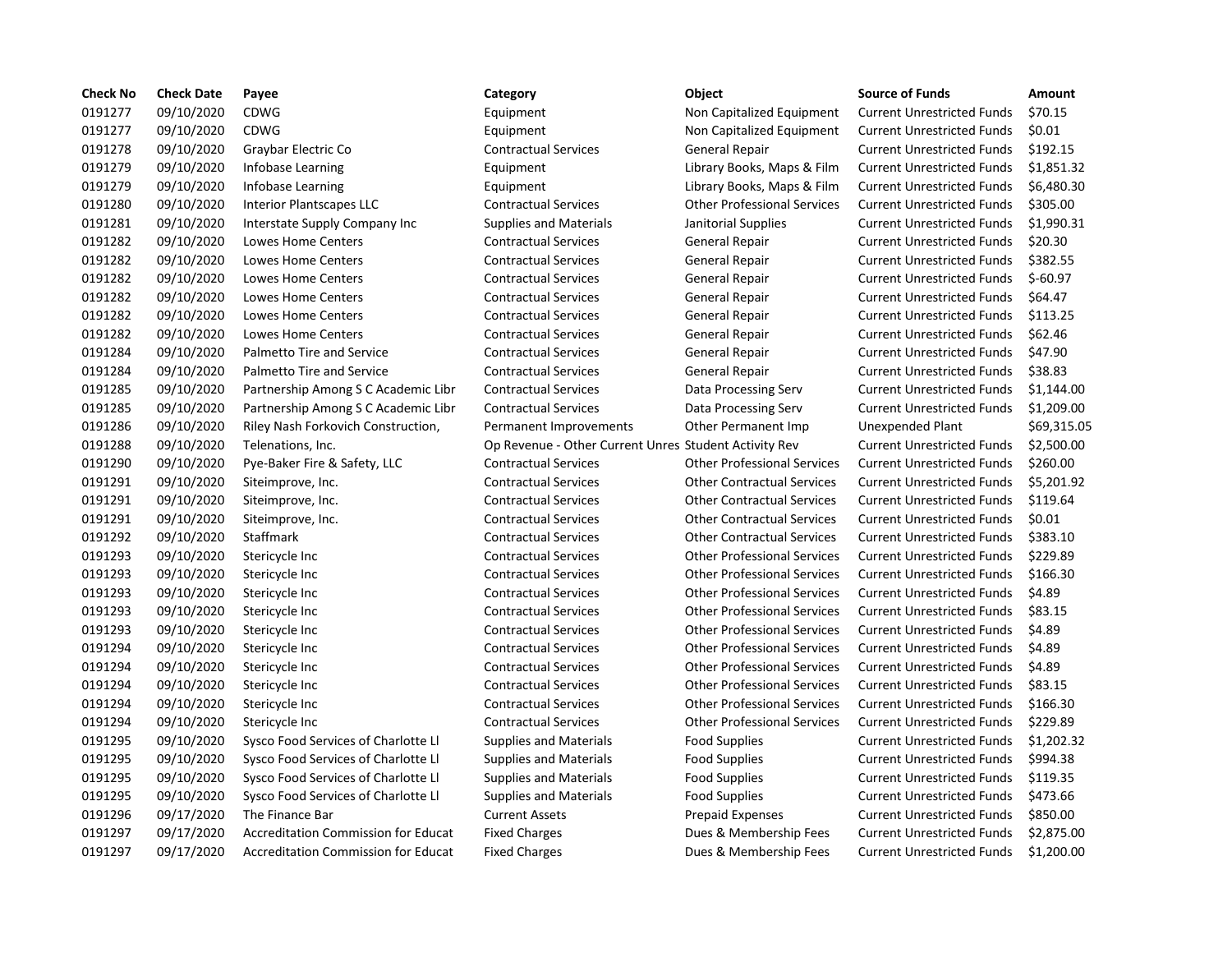| <b>Check No</b> | <b>Check Date</b> | Payee                                | Category                      | Object                             | <b>Source of Funds</b>            | Amount    |
|-----------------|-------------------|--------------------------------------|-------------------------------|------------------------------------|-----------------------------------|-----------|
| 0191298         | 09/17/2020        | Adams Outdoor Advertising of Nc      | <b>Contractual Services</b>   | Advertising                        | <b>Current Unrestricted Funds</b> | \$4,500.0 |
| 0191299         | 09/17/2020        | Beam Construction Company, Inc.      | Permanent Improvements        | Renov of Build & Add               | Unexpended Plant                  | \$154,93  |
| 0191300         | 09/17/2020        | Brainfuse Inc.                       | Supplies and Materials        | <b>Other Supplies</b>              | <b>Current Unrestricted Funds</b> | \$27,000  |
| 0191301         | 09/17/2020        | <b>CDWG</b>                          | Equipment                     | Non Capitalized Equipment          | <b>Current Unrestricted Funds</b> | \$1,381.9 |
| 0191301         | 09/17/2020        | <b>CDWG</b>                          | Equipment                     | Non Capitalized Equipment          | <b>Current Unrestricted Funds</b> | \$307.85  |
| 0191301         | 09/17/2020        | <b>CDWG</b>                          | Equipment                     | Non Capitalized Equipment          | <b>Current Unrestricted Funds</b> | \$1,010.5 |
| 0191302         | 09/17/2020        | <b>Chester County Government</b>     | <b>Contractual Services</b>   | <b>Other Contractual Services</b>  | <b>Current Unrestricted Funds</b> | \$427.50  |
| 0191303         | 09/17/2020        | Cline Brandt Kochenower and Company  | <b>Contractual Services</b>   | Auditing, Acct, Fin. Services      | <b>Current Unrestricted Funds</b> | \$5,000.0 |
| 0191304         | 09/17/2020        | Cox's Rock Hill Inc                  | <b>Contractual Services</b>   | <b>Other Professional Services</b> | <b>Current Unrestricted Funds</b> | \$3,100.0 |
| 0191305         | 09/17/2020        | Davis & Floyd, Inc.                  | Permanent Improvements        | Fees, Arch, Eng & Other            | Unexpended Plant                  | \$2,181.4 |
| 0191306         | 09/17/2020        | Fling Irrigation Inc                 | <b>Contractual Services</b>   | <b>Other Professional Services</b> | <b>Current Unrestricted Funds</b> | \$1,806.6 |
| 0191307         | 09/17/2020        | <b>Grove Medical</b>                 | <b>Supplies and Materials</b> | <b>Education Supplies</b>          | <b>Current Unrestricted Funds</b> | \$333.41  |
| 0191308         | 09/17/2020        | IData Incorporated                   | <b>Contractual Services</b>   | <b>Other Professional Services</b> | <b>Current Unrestricted Funds</b> | \$303.75  |
| 0191310         | 09/17/2020        | Lancaster News                       | <b>Contractual Services</b>   | Advertising                        | <b>Current Unrestricted Funds</b> | \$800.00  |
| 0191311         | 09/17/2020        | National Center for Competency Test  | <b>Supplies and Materials</b> | <b>Education Supplies</b>          | <b>Current Unrestricted Funds</b> | \$180.00  |
| 0191313         | 09/17/2020        | Patterson Dental Supply, Inc.        | Supplies and Materials        | <b>Education Supplies</b>          | <b>Current Unrestricted Funds</b> | \$423.45  |
| 0191313         | 09/17/2020        | Patterson Dental Supply, Inc.        | <b>Supplies and Materials</b> | <b>Education Supplies</b>          | <b>Current Unrestricted Funds</b> | \$158.70  |
| 0191313         | 09/17/2020        | Patterson Dental Supply, Inc.        | <b>Supplies and Materials</b> | <b>Education Supplies</b>          | <b>Current Unrestricted Funds</b> | \$151.80  |
| 0191313         | 09/17/2020        | Patterson Dental Supply, Inc.        | Supplies and Materials        | <b>Education Supplies</b>          | <b>Current Unrestricted Funds</b> | \$205.80  |
| 0191313         | 09/17/2020        | Patterson Dental Supply, Inc         | <b>Supplies and Materials</b> | <b>Education Supplies</b>          | <b>Current Unrestricted Funds</b> | \$205.80  |
| 0191313         | 09/17/2020        | Patterson Dental Supply, Inc.        | <b>Supplies and Materials</b> | <b>Education Supplies</b>          | <b>Current Unrestricted Funds</b> | \$157.35  |
| 0191313         | 09/17/2020        | Patterson Dental Supply, Inc.        | <b>Supplies and Materials</b> | <b>Education Supplies</b>          | <b>Current Unrestricted Funds</b> | \$0.70    |
| 0191313         | 09/17/2020        | Patterson Dental Supply, Inc         | <b>Supplies and Materials</b> | <b>Education Supplies</b>          | <b>Current Unrestricted Funds</b> | \$205.80  |
| 0191313         | 09/17/2020        | Patterson Dental Supply, Inc         | <b>Supplies and Materials</b> | <b>Education Supplies</b>          | <b>Current Unrestricted Funds</b> | \$55.09   |
| 0191313         | 09/17/2020        | Patterson Dental Supply, Inc.        | <b>Supplies and Materials</b> | <b>Education Supplies</b>          | <b>Current Unrestricted Funds</b> | \$117.52  |
| 0191313         | 09/17/2020        | Patterson Dental Supply, Inc.        | <b>Supplies and Materials</b> | <b>Education Supplies</b>          | <b>Current Unrestricted Funds</b> | \$6.74    |
| 0191313         | 09/17/2020        | Patterson Dental Supply, Inc.        | <b>Supplies and Materials</b> | <b>Education Supplies</b>          | <b>Current Unrestricted Funds</b> | \$0.98    |
| 0191313         | 09/17/2020        | Patterson Dental Supply, Inc.        | <b>Supplies and Materials</b> | <b>Education Supplies</b>          | <b>Current Unrestricted Funds</b> | \$2.61    |
| 0191315         | 09/17/2020        | <b>Rittenhouse Book Distributors</b> | Equipment                     | Library Books, Maps & Film         | <b>Current Unrestricted Funds</b> | \$400.00  |
| 0191316         | 09/17/2020        | S C Assoc of Student Fin Aid Admin   | <b>Fixed Charges</b>          | Dues & Membership Fees             | <b>Current Unrestricted Funds</b> | \$30.00   |
| 0191316         | 09/17/2020        | S C Assoc of Student Fin Aid Admin   | <b>Fixed Charges</b>          | Dues & Membership Fees             | <b>Current Unrestricted Funds</b> | \$30.00   |
| 0191316         | 09/17/2020        | S C Assoc of Student Fin Aid Admin   | <b>Fixed Charges</b>          | Dues & Membership Fees             | <b>Current Unrestricted Funds</b> | \$30.00   |
| 0191316         | 09/17/2020        | S C Assoc of Student Fin Aid Admin   | <b>Fixed Charges</b>          | Dues & Membership Fees             | <b>Current Unrestricted Funds</b> | \$30.00   |
| 0191316         | 09/17/2020        | S C Assoc of Student Fin Aid Admin   | <b>Fixed Charges</b>          | Dues & Membership Fees             | <b>Current Unrestricted Funds</b> | \$30.00   |
| 0191316         | 09/17/2020        | S C Assoc of Student Fin Aid Admin   | <b>Fixed Charges</b>          | Dues & Membership Fees             | <b>Current Unrestricted Funds</b> | \$30.00   |
| 0191316         | 09/17/2020        | S C Assoc of Student Fin Aid Admin   | <b>Fixed Charges</b>          | Dues & Membership Fees             | <b>Current Unrestricted Funds</b> | \$30.00   |
| 0191317         | 09/17/2020        | Snipes                               | <b>Supplies and Materials</b> | Janitorial Supplies                | <b>Current Unrestricted Funds</b> | \$137.07  |
| 0191317         | 09/17/2020        | Snipes                               | Supplies and Materials        | Janitorial Supplies                | <b>Current Unrestricted Funds</b> | \$47.21   |
| 0191318         | 09/17/2020        | <b>Staffmark</b>                     | <b>Contractual Services</b>   | <b>Other Contractual Services</b>  | <b>Current Unrestricted Funds</b> | \$383.10  |
| 0191319         | 09/17/2020        | <b>York County</b>                   | <b>Contractual Services</b>   | <b>Other Professional Services</b> | <b>Current Unrestricted Funds</b> | \$142.46  |
| 0191319         | 09/17/2020        | <b>York County</b>                   | <b>Contractual Services</b>   | <b>Other Professional Services</b> | <b>Current Unrestricted Funds</b> | \$68.34   |
|                 |                   |                                      |                               |                                    |                                   |           |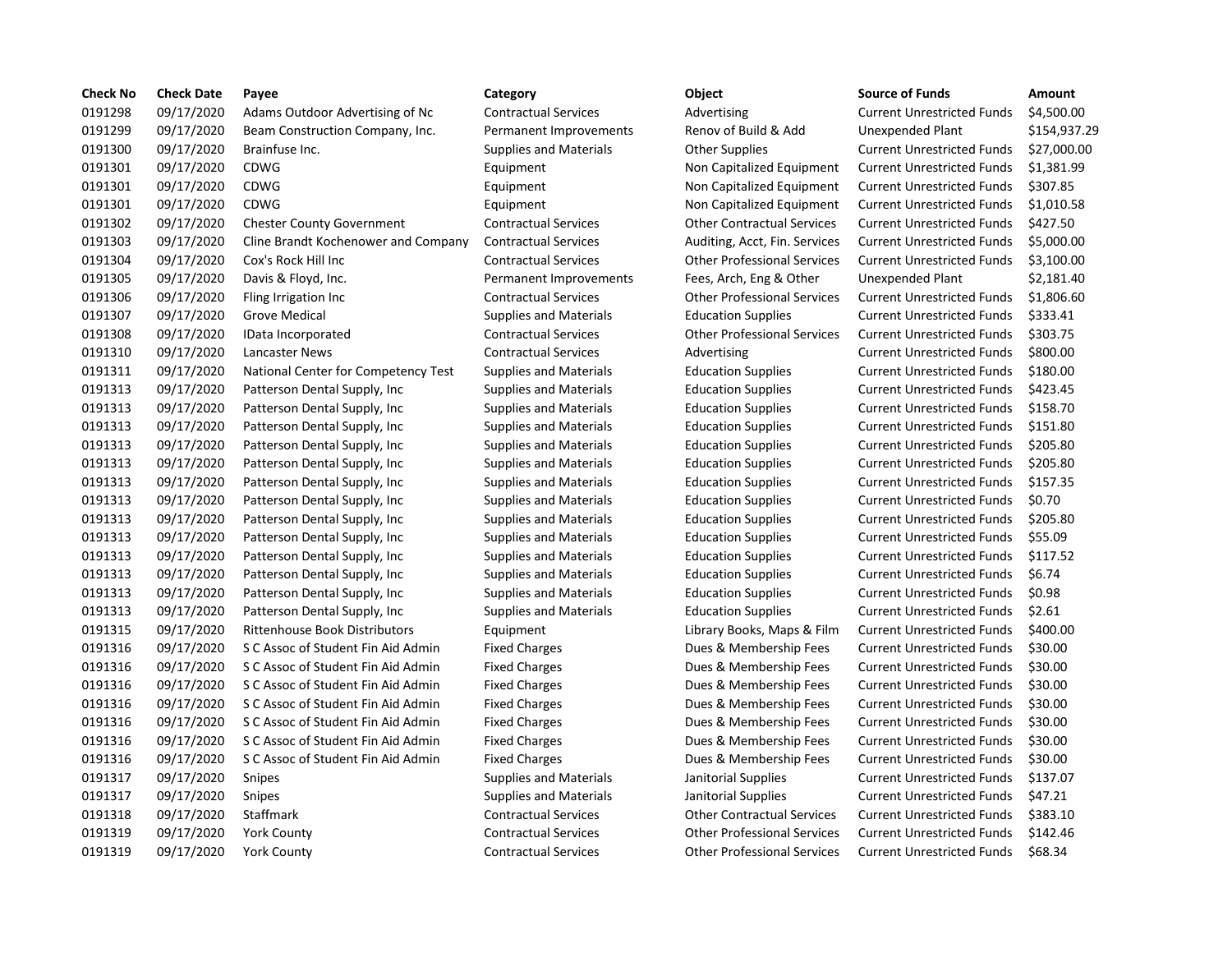| <b>Check No</b> | <b>Check Date</b> | Payee                                    | Category                      | Object                             | <b>Source of Funds</b>            | Amount     |
|-----------------|-------------------|------------------------------------------|-------------------------------|------------------------------------|-----------------------------------|------------|
| 0191320         | 09/17/2020        | York Technical College Foundation        | <b>Fixed Charges</b>          | Rent Non State                     | <b>Current Unrestricted Funds</b> | \$1,666.6  |
| 0191320         | 09/17/2020        | <b>York Technical College Foundation</b> | <b>Fixed Charges</b>          | <b>Rent Non State</b>              | <b>Current Unrestricted Funds</b> | \$1,607.5  |
| 0191320         | 09/17/2020        | York Technical College Foundation        | <b>Fixed Charges</b>          | <b>Rent Non State</b>              | <b>Current Unrestricted Funds</b> | \$3,082.3  |
| 0191331         | 09/17/2020        | <b>Porter Paints</b>                     | <b>Contractual Services</b>   | General Repair                     | <b>Current Unrestricted Funds</b> | \$390.86   |
| 0191332         | 09/17/2020        | RCI of SC Inc.                           | Permanent Improvements        | Fees, Arch, Eng & Other            | Unexpended Plant                  | \$3,130.0  |
| 0191334         | 09/17/2020        | Southern Assoc of Student Fin Aid A      | <b>Fixed Charges</b>          | Dues & Membership Fees             | <b>Current Unrestricted Funds</b> | \$35.00    |
| 0191334         | 09/17/2020        | Southern Assoc of Student Fin Aid A      | <b>Fixed Charges</b>          | Dues & Membership Fees             | <b>Current Unrestricted Funds</b> | \$35.00    |
| 0191334         | 09/17/2020        | Southern Assoc of Student Fin Aid A      | <b>Fixed Charges</b>          | Dues & Membership Fees             | <b>Current Unrestricted Funds</b> | \$35.00    |
| 0191334         | 09/17/2020        | Southern Assoc of Student Fin Aid A      | <b>Fixed Charges</b>          | Dues & Membership Fees             | <b>Current Unrestricted Funds</b> | \$35.00    |
| 0191334         | 09/17/2020        | Southern Assoc of Student Fin Aid A      | <b>Fixed Charges</b>          | Dues & Membership Fees             | <b>Current Unrestricted Funds</b> | \$35.00    |
| 0191334         | 09/17/2020        | Southern Assoc of Student Fin Aid A      | <b>Fixed Charges</b>          | Dues & Membership Fees             | <b>Current Unrestricted Funds</b> | \$35.00    |
| 0191340         | 09/24/2020        | Airgas Usa, Llc                          | <b>Supplies and Materials</b> | <b>Education Supplies</b>          | <b>Current Unrestricted Funds</b> | \$1.24     |
| 0191340         | 09/24/2020        | Airgas Usa, Llc                          | <b>Supplies and Materials</b> | <b>Education Supplies</b>          | <b>Current Unrestricted Funds</b> | \$42.80    |
| 0191341         | 09/24/2020        | Airgas Usa, Llc                          | <b>Supplies and Materials</b> | <b>Education Supplies</b>          | <b>Current Unrestricted Funds</b> | \$23.88    |
| 0191342         | 09/24/2020        | Airgas Usa, Llc                          | <b>Supplies and Materials</b> | <b>Education Supplies</b>          | <b>Current Unrestricted Funds</b> | \$439.50   |
| 0191342         | 09/24/2020        | Airgas Usa, Llc                          | <b>Supplies and Materials</b> | <b>Education Supplies</b>          | <b>Current Unrestricted Funds</b> | \$198.87   |
| 0191343         | 09/24/2020        | Jack L. Anthony, JR                      | <b>Contractual Services</b>   | <b>Other Professional Services</b> | <b>Current Unrestricted Funds</b> | \$3,500.0  |
| 0191344         | 09/24/2020        | BankMobile Technologies Inc.             | <b>Fixed Charges</b>          | Dues & Membership Fees             | <b>Current Unrestricted Funds</b> | \$2,250.0  |
| 0191344         | 09/24/2020        | BankMobile Technologies Inc.             | <b>Fixed Charges</b>          | Dues & Membership Fees             | <b>Current Unrestricted Funds</b> | \$0.00     |
| 0191345         | 09/24/2020        | <b>Bridge Interpreting Service</b>       | <b>Contractual Services</b>   | <b>Other Professional Services</b> | <b>Current Unrestricted Funds</b> | \$360.00   |
| 0191346         | 09/24/2020        | Canon Solutions America Inc              | <b>Fixed Charges</b>          | Leased To Own Equip                | <b>Current Unrestricted Funds</b> | \$142.70   |
| 0191346         | 09/24/2020        | Canon Solutions America Inc              | <b>Fixed Charges</b>          | Leased To Own Equip                | <b>Current Unrestricted Funds</b> | \$235.48   |
| 0191347         | 09/24/2020        | Canon Solutions America Inc              | <b>Supplies and Materials</b> | Photocopy Supplies                 | <b>Current Unrestricted Funds</b> | \$170.64   |
| 0191348         | 09/24/2020        | Carolina Elevator Service Inc            | <b>Contractual Services</b>   | <b>Other Contractual Services</b>  | <b>Current Unrestricted Funds</b> | \$423.14   |
| 0191349         | 09/24/2020        | Chatstaff, Llc                           | Equipment                     | Library Books, Maps & Film         | <b>Current Unrestricted Funds</b> | \$1,200.0  |
| 0191349         | 09/24/2020        | Chatstaff, Llc                           | Equipment                     | Library Books, Maps & Film         | <b>Current Unrestricted Funds</b> | \$395.00   |
| 0191350         | 09/24/2020        | <b>Chester County Government</b>         | <b>Contractual Services</b>   | <b>Other Contractual Services</b>  | <b>Current Unrestricted Funds</b> | \$40.00    |
| 0191350         | 09/24/2020        | <b>Chester County Government</b>         | <b>Contractual Services</b>   | <b>Other Contractual Services</b>  | <b>Current Unrestricted Funds</b> | \$253.50   |
| 0191351         | 09/24/2020        | Chester Metropolitan District            | <b>Contractual Services</b>   | <b>Utilities</b>                   | <b>Current Unrestricted Funds</b> | \$967.86   |
| 0191352         | 09/24/2020        | Cox's Rock Hill Inc                      | <b>Contractual Services</b>   | <b>Other Professional Services</b> | <b>Current Unrestricted Funds</b> | \$2,790.0  |
| 0191352         | 09/24/2020        | Cox's Rock Hill Inc                      | <b>Contractual Services</b>   | <b>Other Professional Services</b> | <b>Current Unrestricted Funds</b> | \$1,240.0  |
| 0191353         | 09/24/2020        | Dade Paper and Bag Co                    | <b>Supplies and Materials</b> | Janitorial Supplies                | <b>Current Unrestricted Funds</b> | \$333.66   |
| 0191353         | 09/24/2020        | Dade Paper and Bag Co                    | <b>Supplies and Materials</b> | Janitorial Supplies                | <b>Current Unrestricted Funds</b> | $$-255.20$ |
| 0191354         | 09/24/2020        | Diversified Signs and Graphics           | <b>Contractual Services</b>   | <b>Other Professional Services</b> | <b>Unexpended Plant</b>           | \$5,157.5  |
| 0191354         | 09/24/2020        | Diversified Signs and Graphics           | <b>Contractual Services</b>   | <b>Other Professional Services</b> | Unexpended Plant                  | \$400.00   |
| 0191354         | 09/24/2020        | Diversified Signs and Graphics           | <b>Contractual Services</b>   | <b>Other Professional Services</b> | Unexpended Plant                  | \$150.00   |
| 0191355         | 09/24/2020        | DXC Technology Services LLC              | <b>Contractual Services</b>   | <b>Other Contractual Services</b>  | <b>Current Unrestricted Funds</b> | \$1,261.9  |
| 0191356         | 09/24/2020        | Eagle Wood, Inc.                         | Permanent Improvements        | Other Permanent Imp                | Unexpended Plant                  | \$215,09   |
| 0191357         | 09/24/2020        | <b>Grove Medical</b>                     | <b>Supplies and Materials</b> | <b>Education Supplies</b>          | <b>Current Unrestricted Funds</b> | \$88.21    |
| 0191357         | 09/24/2020        | <b>Grove Medical</b>                     | <b>Supplies and Materials</b> | <b>Education Supplies</b>          | <b>Current Unrestricted Funds</b> | \$59.77    |
| 0191358         | 09/24/2020        | Interstate Supply Company Inc            | <b>Supplies and Materials</b> | Janitorial Supplies                | <b>Current Unrestricted Funds</b> | \$898.94   |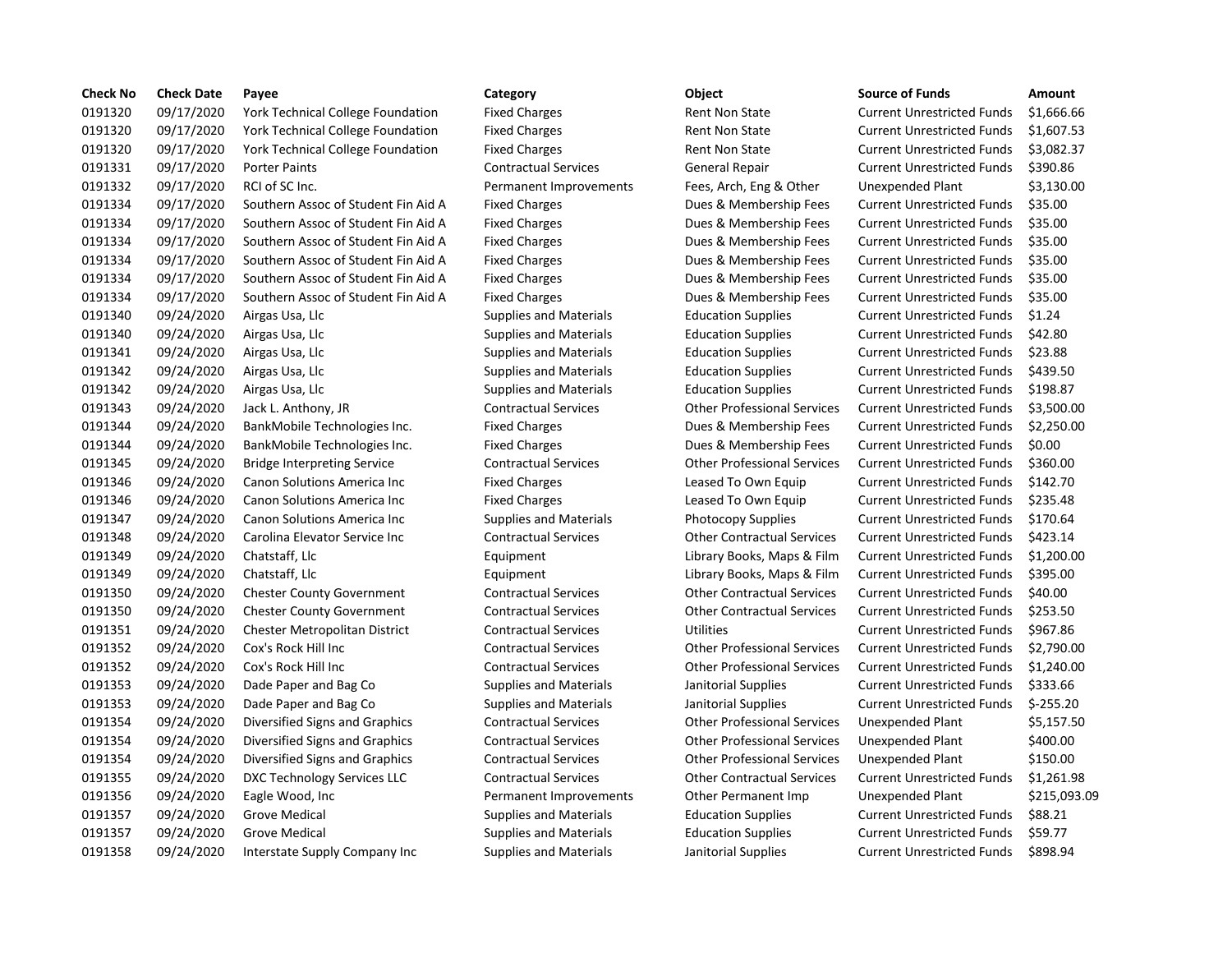| <b>Check No</b> | <b>Check Date</b> | Payee                                                    | Category                             | Object                             | <b>Source of Funds</b>            | Amount     |
|-----------------|-------------------|----------------------------------------------------------|--------------------------------------|------------------------------------|-----------------------------------|------------|
| 0191358         | 09/24/2020        | Interstate Supply Company Inc                            | Supplies and Materials               | Janitorial Supplies                | <b>Current Unrestricted Funds</b> | \$63.64    |
| 0191358         | 09/24/2020        | Interstate Supply Company Inc                            | Supplies and Materials               | <b>Other Supplies</b>              | <b>Current Unrestricted Funds</b> | \$243.65   |
| 0191358         | 09/24/2020        | Interstate Supply Company Inc.                           | Supplies and Materials               | <b>Other Supplies</b>              | <b>Current Unrestricted Funds</b> | \$47.74    |
| 0191359         | 09/24/2020        | Johnson Controls Fire Protection Lp                      | <b>Contractual Services</b>          | <b>Other Contractual Services</b>  | <b>Current Unrestricted Funds</b> | \$775.00   |
| 0191359         | 09/24/2020        | Johnson Controls Fire Protection Lp                      | <b>Contractual Services</b>          | <b>Other Contractual Services</b>  | <b>Current Unrestricted Funds</b> | \$927.00   |
| 0191359         | 09/24/2020        | Johnson Controls Fire Protection Lp                      | <b>Contractual Services</b>          | <b>Other Contractual Services</b>  | <b>Current Unrestricted Funds</b> | \$800.00   |
| 0191359         | 09/24/2020        | Johnson Controls Fire Protection Lp                      | <b>Contractual Services</b>          | <b>Other Contractual Services</b>  | <b>Current Unrestricted Funds</b> | \$1,492.0  |
| 0191359         | 09/24/2020        | Johnson Controls Fire Protection Lp                      | <b>Contractual Services</b>          | <b>Other Contractual Services</b>  | <b>Current Unrestricted Funds</b> | \$744.00   |
| 0191359         | 09/24/2020        | Johnson Controls Fire Protection Lp                      | <b>Contractual Services</b>          | <b>Other Contractual Services</b>  | <b>Current Unrestricted Funds</b> | \$1,763.0  |
| 0191359         | 09/24/2020        | Johnson Controls Fire Protection Lp                      | <b>Contractual Services</b>          | <b>Other Contractual Services</b>  | <b>Current Unrestricted Funds</b> | \$1,100.0  |
| 0191359         | 09/24/2020        | Johnson Controls Fire Protection Lp                      | <b>Contractual Services</b>          | <b>Other Contractual Services</b>  | <b>Current Unrestricted Funds</b> | \$1,400.0  |
| 0191359         | 09/24/2020        | Johnson Controls Fire Protection Lp                      | <b>Contractual Services</b>          | <b>Other Contractual Services</b>  | <b>Current Unrestricted Funds</b> | \$847.00   |
| 0191359         | 09/24/2020        | Johnson Controls Fire Protection Lp                      | <b>Contractual Services</b>          | <b>Other Contractual Services</b>  | <b>Current Unrestricted Funds</b> | $$1,677$ . |
| 0191359         | 09/24/2020        | Johnson Controls Fire Protection Lp                      | <b>Contractual Services</b>          | <b>Other Contractual Services</b>  | <b>Current Unrestricted Funds</b> | \$872.00   |
| 0191359         | 09/24/2020        | Johnson Controls Fire Protection Lp                      | <b>Contractual Services</b>          | <b>Other Contractual Services</b>  | <b>Current Unrestricted Funds</b> | \$1,234.0  |
| 0191359         | 09/24/2020        | Johnson Controls Fire Protection Lp                      | <b>Contractual Services</b>          | <b>Other Contractual Services</b>  | <b>Current Unrestricted Funds</b> | \$882.00   |
| 0191359         | 09/24/2020        | Johnson Controls Fire Protection Lp                      | <b>Contractual Services</b>          | <b>Other Contractual Services</b>  | <b>Current Unrestricted Funds</b> | \$1,644.0  |
| 0191360         | 09/24/2020        | Lowes Home Centers                                       | <b>Contractual Services</b>          | <b>General Repair</b>              | <b>Current Unrestricted Funds</b> | \$113.25   |
| 0191360         | 09/24/2020        | Lowes Home Centers                                       | <b>Contractual Services</b>          | <b>General Repair</b>              | <b>Current Unrestricted Funds</b> | \$116.91   |
| 0191360         | 09/24/2020        | Lowes Home Centers                                       | <b>Contractual Services</b>          | General Repair                     | <b>Current Unrestricted Funds</b> | \$15.24    |
| 0191361         | 09/24/2020        | ManagedPrint Inc                                         | <b>Contractual Services</b>          | Printing                           | <b>Current Unrestricted Funds</b> | \$289.22   |
| 0191362         | 09/24/2020        | National Center for Competency Test                      | <b>Supplies and Materials</b>        | <b>Education Supplies</b>          | <b>Current Unrestricted Funds</b> | \$360.00   |
| 0191363         | 09/24/2020        | Palmetto Tire and Service                                | <b>Contractual Services</b>          | <b>General Repair</b>              | <b>Current Unrestricted Funds</b> | \$712.34   |
| 0191364         | 09/24/2020        | <b>Praxair Distribution Inc</b>                          | Equipment                            | <b>Educational Equipment</b>       | <b>Current Restricted Funds</b>   | \$54,892   |
| 0191364         | 09/24/2020        | Praxair Distribution Inc                                 | Equipment                            | <b>Educational Equipment</b>       | <b>Current Restricted Funds</b>   | \$20,956   |
| 0191365         | 09/24/2020        | Presidio Technology Capital, LLC                         | <b>Fixed Charges</b>                 | Leased To Own Equip                | <b>Current Unrestricted Funds</b> | \$1,844.3  |
| 0191366         | 09/24/2020        | Single Source Apparel, Inc.                              | <b>Supplies and Materials</b>        | <b>Other Supplies</b>              | <b>Current Unrestricted Funds</b> | \$5,460.0  |
| 0191366         | 09/24/2020        | Single Source Apparel, Inc.                              | <b>Supplies and Materials</b>        | <b>Other Supplies</b>              | <b>Current Unrestricted Funds</b> | \$3,900.0  |
| 0191366         | 09/24/2020        | Single Source Apparel, Inc.                              | <b>Supplies and Materials</b>        | <b>Other Supplies</b>              | <b>Current Unrestricted Funds</b> | \$90.50    |
| 0191367         | 09/24/2020        | Staffmark                                                | <b>Contractual Services</b>          | <b>Other Contractual Services</b>  | <b>Current Unrestricted Funds</b> | \$287.33   |
| 0191368         | 09/24/2020        | Stericycle Inc                                           | <b>Contractual Services</b>          | <b>Other Professional Services</b> | <b>Current Unrestricted Funds</b> | \$166.30   |
| 0191368         | 09/24/2020        | Stericycle Inc                                           | <b>Contractual Services</b>          | <b>Other Professional Services</b> | <b>Current Unrestricted Funds</b> | \$229.89   |
| 0191368         | 09/24/2020        | Stericycle Inc                                           | <b>Contractual Services</b>          | <b>Other Professional Services</b> | <b>Current Unrestricted Funds</b> | \$4.89     |
| 0191368         | 09/24/2020        | Stericycle Inc                                           | <b>Contractual Services</b>          | <b>Other Professional Services</b> | <b>Current Unrestricted Funds</b> | \$4.89     |
| 0191368         | 09/24/2020        | Stericycle Inc                                           | <b>Contractual Services</b>          | <b>Other Professional Services</b> | <b>Current Unrestricted Funds</b> | \$83.15    |
| 0191369         | 09/24/2020        | Zoom Video Communications, Inc.                          | <b>Contractual Services</b>          | <b>Other Professional Services</b> | <b>Current Unrestricted Funds</b> | \$1,145.2  |
| 0191369         | 09/24/2020        | Zoom Video Communications, Inc.                          | <b>Contractual Services</b>          | <b>Other Professional Services</b> | <b>Current Unrestricted Funds</b> | \$0.69     |
| 0191370         | 09/24/2020        | Amteck Communications Management, L Contractual Services |                                      | <b>Other Professional Services</b> | <b>Current Unrestricted Funds</b> | \$1,048.9  |
| 0191370         | 09/24/2020        | Amteck Communications Management, L Contractual Services |                                      | <b>Other Professional Services</b> | <b>Current Unrestricted Funds</b> | \$1,865.2  |
| 0191371         | 09/24/2020        | Assessment Technologies Institute                        | Op Revenue - Other Current Unres ATI |                                    | <b>Current Unrestricted Funds</b> | \$13,439   |
| 0191371         | 09/24/2020        | Assessment Technologies Institute                        | Op Revenue - Other Current Unres ATI |                                    | <b>Current Unrestricted Funds</b> | \$27,966   |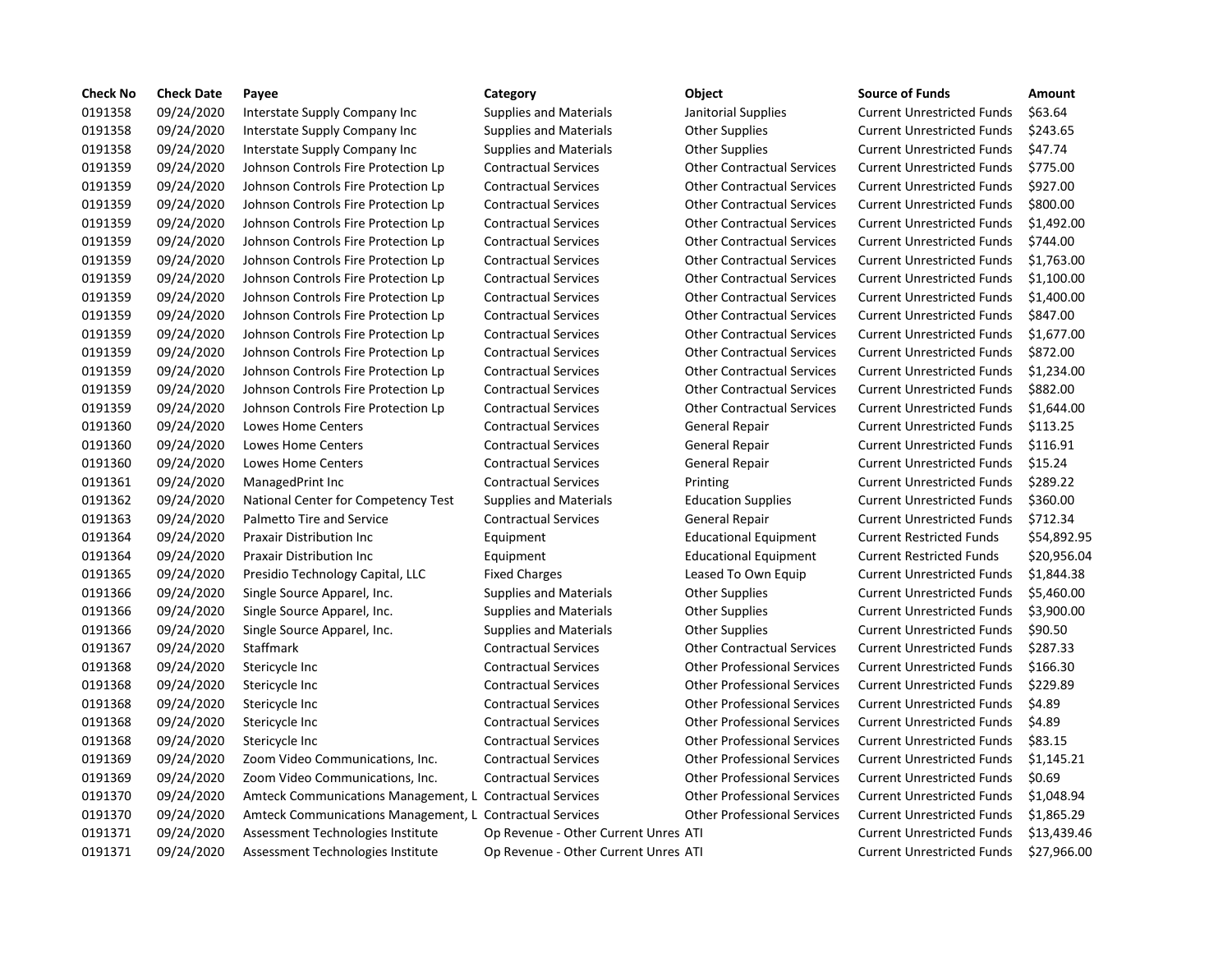| <b>Check No</b> | <b>Check Date</b> | Payee                               | Category                                               | Object                             | <b>Source of Funds</b>            | <b>Amount</b> |
|-----------------|-------------------|-------------------------------------|--------------------------------------------------------|------------------------------------|-----------------------------------|---------------|
| 0191371         | 09/24/2020        | Assessment Technologies Institute   | Op Revenue - Other Current Unres ATI                   |                                    | <b>Current Unrestricted Funds</b> | \$9,204.00    |
| 0191372         | 09/24/2020        | Crossroads Environmental, LLC       | <b>Contractual Services</b>                            | <b>Other Professional Services</b> | <b>County Projects</b>            | \$420.00      |
| 0191372         | 09/24/2020        | Crossroads Environmental, LLC       | <b>Contractual Services</b>                            | <b>Other Professional Services</b> | <b>County Projects</b>            | \$274.24      |
| 0191373         | 09/24/2020        | Government Finance Officers Assoc o | Travel                                                 | In State Registration Fee          | <b>Current Unrestricted Funds</b> | \$100.00      |
| 0191374         | 09/24/2020        | Hahn Mason Air System Inc           | <b>Contractual Services</b>                            | <b>Other Professional Services</b> | <b>Current Unrestricted Funds</b> | \$3,400.00    |
| 0191375         | 09/24/2020        | Mid-Carolina Ahec, Inc.             | <b>Contractual Services</b>                            | <b>Other Professional Services</b> | <b>Current Unrestricted Funds</b> | \$5.00        |
| 0191376         | 09/24/2020        | Mock Medical, Llc                   | <b>Supplies and Materials</b>                          | <b>Education Supplies</b>          | <b>Current Restricted Funds</b>   | \$2,900.00    |
| 0191376         | 09/24/2020        | Mock Medical, Llc                   | Supplies and Materials                                 | <b>Education Supplies</b>          | <b>Current Restricted Funds</b>   | \$750.00      |
| 0191376         | 09/24/2020        | Mock Medical, Llc                   | <b>Supplies and Materials</b>                          | <b>Education Supplies</b>          | <b>Current Restricted Funds</b>   | \$365.00      |
| 0191376         | 09/24/2020        | Mock Medical, Llc                   | <b>Supplies and Materials</b>                          | <b>Education Supplies</b>          | <b>Current Restricted Funds</b>   | \$1,400.00    |
| 0191376         | 09/24/2020        | Mock Medical, Llc                   | <b>Supplies and Materials</b>                          | <b>Education Supplies</b>          | <b>Current Restricted Funds</b>   | \$800.00      |
| 0191376         | 09/24/2020        | Mock Medical, Llc                   | <b>Supplies and Materials</b>                          | <b>Education Supplies</b>          | <b>Current Restricted Funds</b>   | \$2,900.00    |
| 0191376         | 09/24/2020        | Mock Medical, Llc                   | <b>Supplies and Materials</b>                          | <b>Education Supplies</b>          | <b>Current Restricted Funds</b>   | \$2,000.00    |
| 0191376         | 09/24/2020        | Mock Medical, Llc                   | <b>Supplies and Materials</b>                          | <b>Education Supplies</b>          | <b>Current Restricted Funds</b>   | \$2,305.00    |
| 0191376         | 09/24/2020        | Mock Medical, Llc                   | Equipment                                              | <b>Educational Equipment</b>       | <b>Current Restricted Funds</b>   | \$10,050.00   |
| 0191377         | 09/24/2020        | NROC Project                        | <b>Fixed Charges</b>                                   | Dues & Membership Fees             | <b>Current Unrestricted Funds</b> | \$3,200.00    |
| 0191378         | 09/24/2020        | United Refrigeration Inc            | <b>Contractual Services</b>                            | <b>General Repair</b>              | <b>Current Unrestricted Funds</b> | \$125.88      |
| 0191379         | 09/29/2020        | SC Medical Malpractice Association  | Op Revenue - Other Current Unres Malpractice Insurance |                                    | <b>Current Unrestricted Funds</b> | \$4,131.00    |
| 0191380         | 09/30/2020        | Acadental Inc.                      | <b>Supplies and Materials</b>                          | <b>Education Supplies</b>          | <b>Current Restricted Funds</b>   | \$3,955.00    |
| 0191380         | 09/30/2020        | Acadental Inc.                      | <b>Supplies and Materials</b>                          | <b>Education Supplies</b>          | <b>Current Restricted Funds</b>   | \$4,886.00    |
| 0191380         | 09/30/2020        | Acadental Inc.                      | <b>Supplies and Materials</b>                          | <b>Education Supplies</b>          | <b>Current Restricted Funds</b>   | \$410.66      |
| 0191380         | 09/30/2020        | Acadental Inc.                      | <b>Supplies and Materials</b>                          | <b>Education Supplies</b>          | <b>Current Restricted Funds</b>   | \$168.35      |
| 0191380         | 09/30/2020        | Acadental Inc.                      | <b>Supplies and Materials</b>                          | <b>Education Supplies</b>          | <b>Current Restricted Funds</b>   | \$64.00       |
| 0191381         | 09/30/2020        | American Safety Utility Corporation | <b>Supplies and Materials</b>                          | <b>Education Supplies</b>          | <b>Current Restricted Funds</b>   | \$3,058.98    |
| 0191381         | 09/30/2020        | American Safety Utility Corporation | <b>Supplies and Materials</b>                          | <b>Education Supplies</b>          | <b>Current Restricted Funds</b>   | \$53.04       |
| 0191381         | 09/30/2020        | American Safety Utility Corporation | <b>Supplies and Materials</b>                          | <b>Education Supplies</b>          | <b>Current Restricted Funds</b>   | \$253.92      |
| 0191381         | 09/30/2020        | American Safety Utility Corporation | <b>Supplies and Materials</b>                          | <b>Education Supplies</b>          | <b>Current Restricted Funds</b>   | \$1,151.28    |
| 0191381         | 09/30/2020        | American Safety Utility Corporation | <b>Supplies and Materials</b>                          | <b>Education Supplies</b>          | <b>Current Restricted Funds</b>   | \$27.18       |
| 0191381         | 09/30/2020        | American Safety Utility Corporation | <b>Supplies and Materials</b>                          | <b>Education Supplies</b>          | <b>Current Restricted Funds</b>   | $$-0.01$      |
| 0191382         | 09/30/2020        | Bridgetek Solutions, Llc            | Equipment                                              | <b>Educational Equipment</b>       | <b>Current Restricted Funds</b>   | \$5,890.00    |
| 0191382         | 09/30/2020        | Bridgetek Solutions, Llc            | Equipment                                              | <b>Educational Equipment</b>       | <b>Current Restricted Funds</b>   | \$118.00      |
| 0191382         | 09/30/2020        | Bridgetek Solutions, Llc            | Equipment                                              | <b>Educational Equipment</b>       | <b>Current Restricted Funds</b>   | \$2,058.00    |
| 0191382         | 09/30/2020        | Bridgetek Solutions, Llc            | Equipment                                              | <b>Educational Equipment</b>       | <b>Current Restricted Funds</b>   | \$1,920.00    |
| 0191382         | 09/30/2020        | Bridgetek Solutions, Llc            | Equipment                                              | <b>Educational Equipment</b>       | <b>Current Restricted Funds</b>   | \$138.00      |
| 0191382         | 09/30/2020        | Bridgetek Solutions, Llc            | Equipment                                              | <b>Educational Equipment</b>       | <b>Current Restricted Funds</b>   | \$750.00      |
| 0191382         | 09/30/2020        | Bridgetek Solutions, Llc            | Equipment                                              | <b>Educational Equipment</b>       | <b>Current Restricted Funds</b>   | \$100.00      |
| 0191383         | 09/30/2020        | Southeastern Transformer Company    | <b>Supplies and Materials</b>                          | <b>Education Supplies</b>          | <b>Current Restricted Funds</b>   | \$1,200.00    |
| 0191383         | 09/30/2020        | Southeastern Transformer Company    | <b>Supplies and Materials</b>                          | <b>Education Supplies</b>          | <b>Current Restricted Funds</b>   | \$600.00      |
| 0191383         | 09/30/2020        | Southeastern Transformer Company    | <b>Supplies and Materials</b>                          | <b>Education Supplies</b>          | <b>Current Restricted Funds</b>   | \$870.00      |
| 0191383         | 09/30/2020        | Southeastern Transformer Company    | <b>Supplies and Materials</b>                          | <b>Education Supplies</b>          | <b>Current Restricted Funds</b>   | \$2,250.00    |
| 0191385         | 09/30/2020        | Line Equipment Sales Co, Inc        | <b>Supplies and Materials</b>                          | <b>Education Supplies</b>          | <b>Current Restricted Funds</b>   | \$1,212.60    |